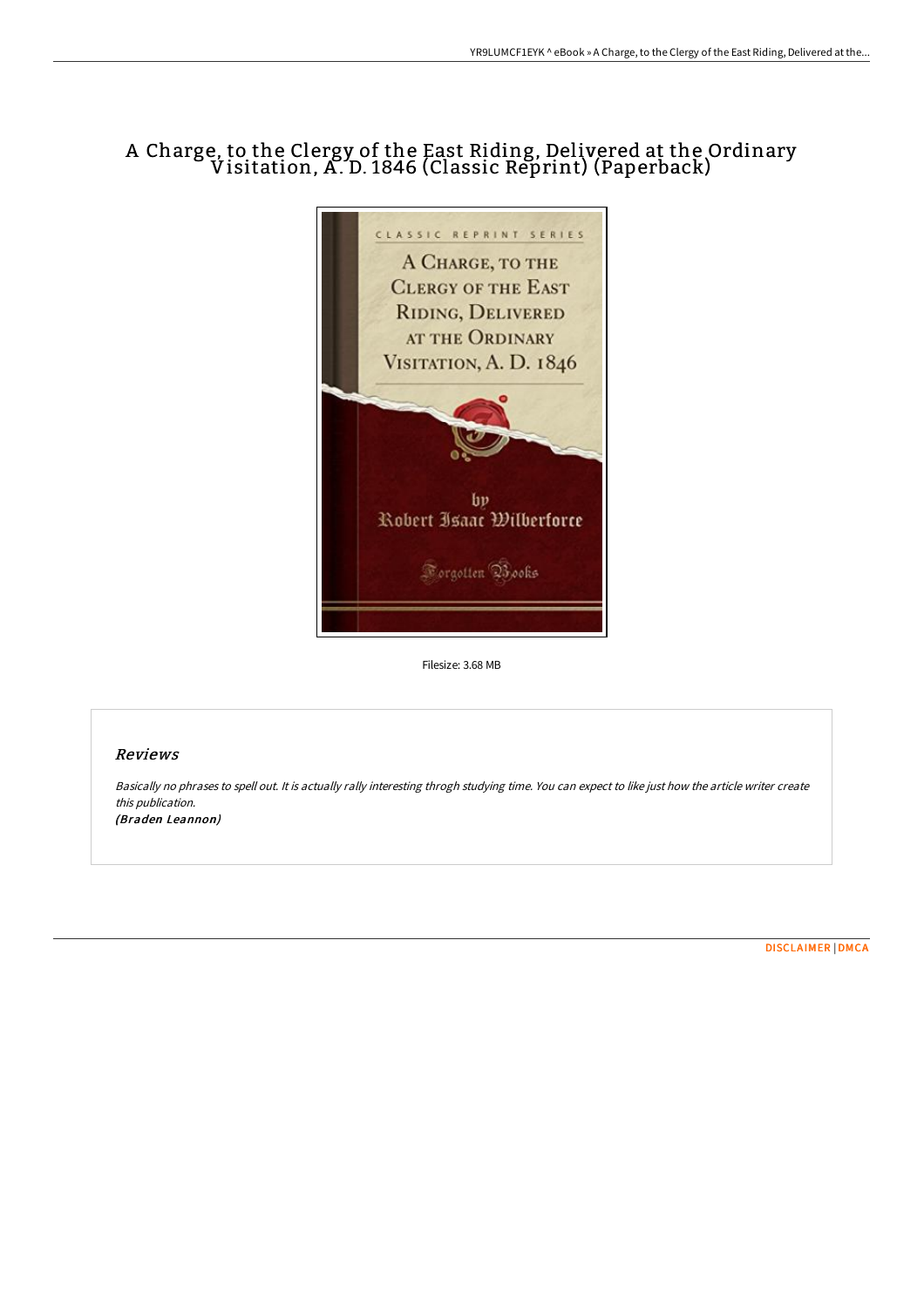## A CHARGE, TO THE CLERGY OF THE EAST RIDING, DELIVERED AT THE ORDINARY VISITATION, A. D. 1846 (CLASSIC REPRINT) (PAPERBACK)



To save A Charge, to the Clergy of the East Riding, Delivered at the Ordinary Visitation, A. D. 1846 (Classic Reprint) (Paperback) PDF, please follow the button listed below and download the file or have access to other information which are relevant to A CHARGE, TO THE CLERGY OF THE EAST RIDING, DELIVERED AT THE ORDINARY VISITATION, A. D. 1846 (CLASSIC REPRINT) (PAPERBACK) book.

Forgotten Books, 2018. Paperback. Condition: New. Language: English . Brand New Book \*\*\*\*\* Print on Demand \*\*\*\*\*. Excerpt from A Charge, to the Clergy of the East Riding, Delivered at the Ordinary Visitation, A. D. 1846 In noticing the improvements which have taken place in our parish Churches, it is ground of satisfaction that a resto ration of the fabric has usually contributed to an increase in the congregation. At first sight this may seem surprising. The external building is of course only subsidiary: the assembly of god s people is that house not made with hands, in which is His real presence; and their place of meeting, whether it be crypt, catacomb, or chamber, has equal promise of those superhuman visitations of His ascended humanity in which individual devotion falls short of the worship of the great congregation. Hence the ancient rule, ubi tres ibi ecclesia. Now this fact might have been supposed to furnish sufficient motive for men s assembling themselves together. What can move a man who is unaffected by the certainty Of Christ s near presence? What is more awakening than the solemn realities of death and judgment.? But man is a compound being, whom we must be content to take as we find. Enough, if by any means we may save some. Indeed, it has been matter of charge against the system of our Church, that it is too stiff and unaccommodating As early as the publication of the second book of Homilies, complaint is made of the infrequent attendance at Church, consequent on the proscription of certain attractive accessories to public worship. And the tendency of those days was so plainly towards superstition, that its suppression might be fitly pur chased by a temporary unpopularity. But however jealous our reformers of questionable forms, however...

B Read A Charge, to the Clergy of the East Riding, Delivered at the Ordinary Visitation, A. D. 1846 (Classic Reprint) [\(Paperback\)](http://albedo.media/a-charge-to-the-clergy-of-the-east-riding-delive.html) Online

Download PDF A Charge, to the Clergy of the East Riding, Delivered at the Ordinary Visitation, A. D. 1846 (Classic Reprint) [\(Paperback\)](http://albedo.media/a-charge-to-the-clergy-of-the-east-riding-delive.html)